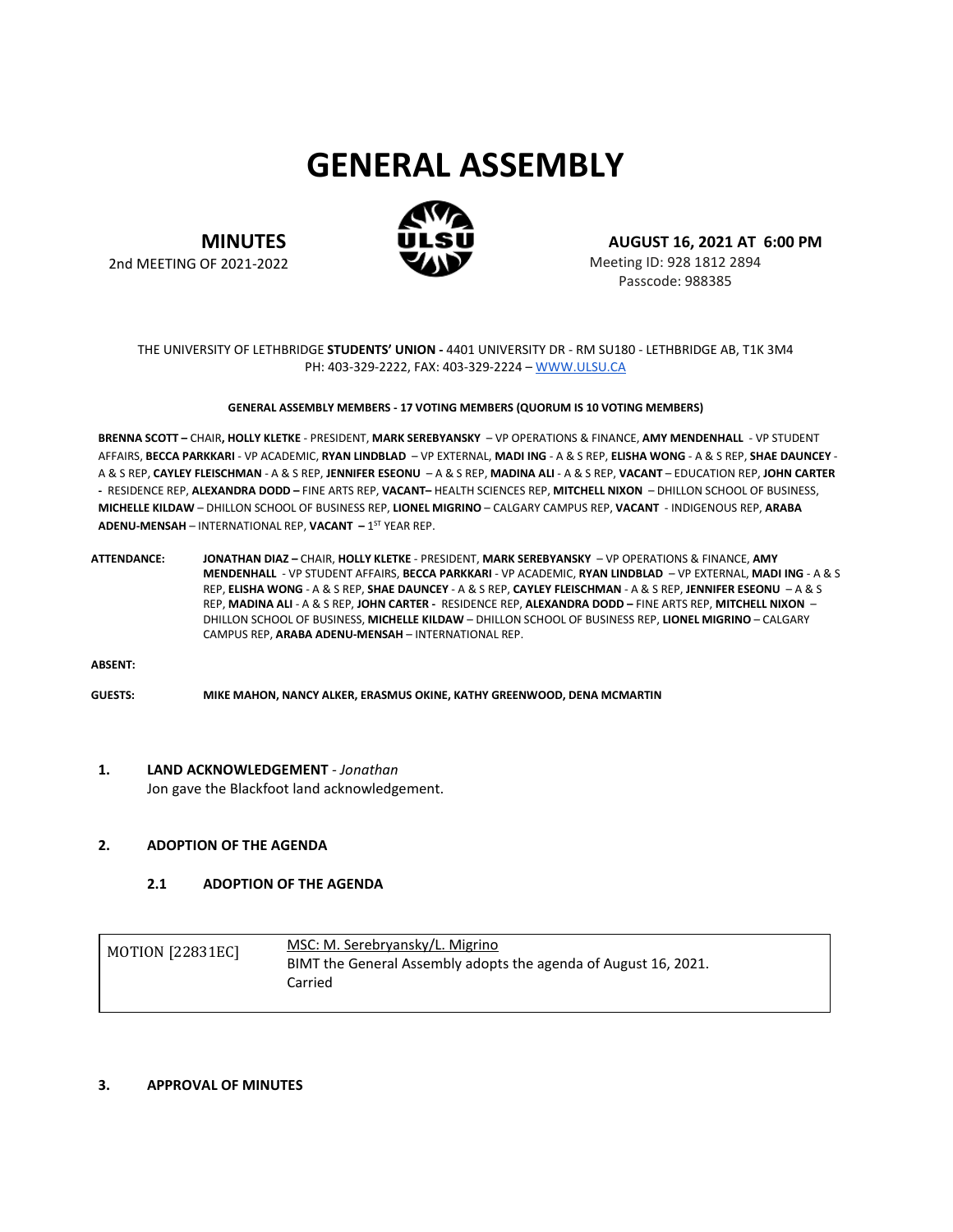### **3.1 APPROVAL OF MINUTES**

| <b>MOTION [22832EC]</b> | MSC: M. Ali/R. Lindblad<br>BIMT the General Assembly approves the minutes of May 19, 2021.<br>Carried |  |
|-------------------------|-------------------------------------------------------------------------------------------------------|--|
|-------------------------|-------------------------------------------------------------------------------------------------------|--|

#### **4. CHAIR REMARKS** *- Jonathan Diaz*

Glad to be Chairing tonight's meeting. I hope everyone is enjoying their summer. Goodluck to you for your year.

#### **5. PRESENTATIONS TO COUNCIL**

#### **5.1 PRESIDENT'S EXECUTIVE WELCOME AND INTRODUCTION**

Please welcome the President's Executive to our meeting. *Mike, Nancy, Kathy, Erasmus, Dena*

We want to acknowledge the great work done by the Students' Union. We all know it has not been easy. Student's mental health has been a challenge as well as food insecurity, along with many other challenges. Students have been tremendously resilience. We are working hard behind the scenes.

- We have been communicating over the summer. Facilities has been taking a staged approach to start opening up buildings and to make sure the university doesn't feel like an encampment. Our facilities have been working hard and have made some significant improvements. Their team has been working hard so that when we fully open, building practices, hand sanitizers etc. are all in place. On the academic front, we are looking at the best way to transition with the fall term. We have worked hard on cleaning and moving students from class to class. Mandatory masks are not mandated by the province, but we plan on having people wear masks on campus until the end of the term, and then we will evaluate as things move along.
- What is going on with vaccinations? We are in intense deliberations over it. I was hoping to tell you something concrete this evening but we have more work to do. We are working in collaboration with the U of A and hope to report within 24 hours.
- We are trying to be thoughtful and do our due diligence to ensure this is a good place to be. We work with the U of C and U of A on many levels.
- I'm very optimistic that we will be doing everything in our power to stay open this semester. We will have to take a critical look at events this year to ensure our population is safe and healthy. There will be the desire to be fully open but also nervousness amongst the campus population over different things.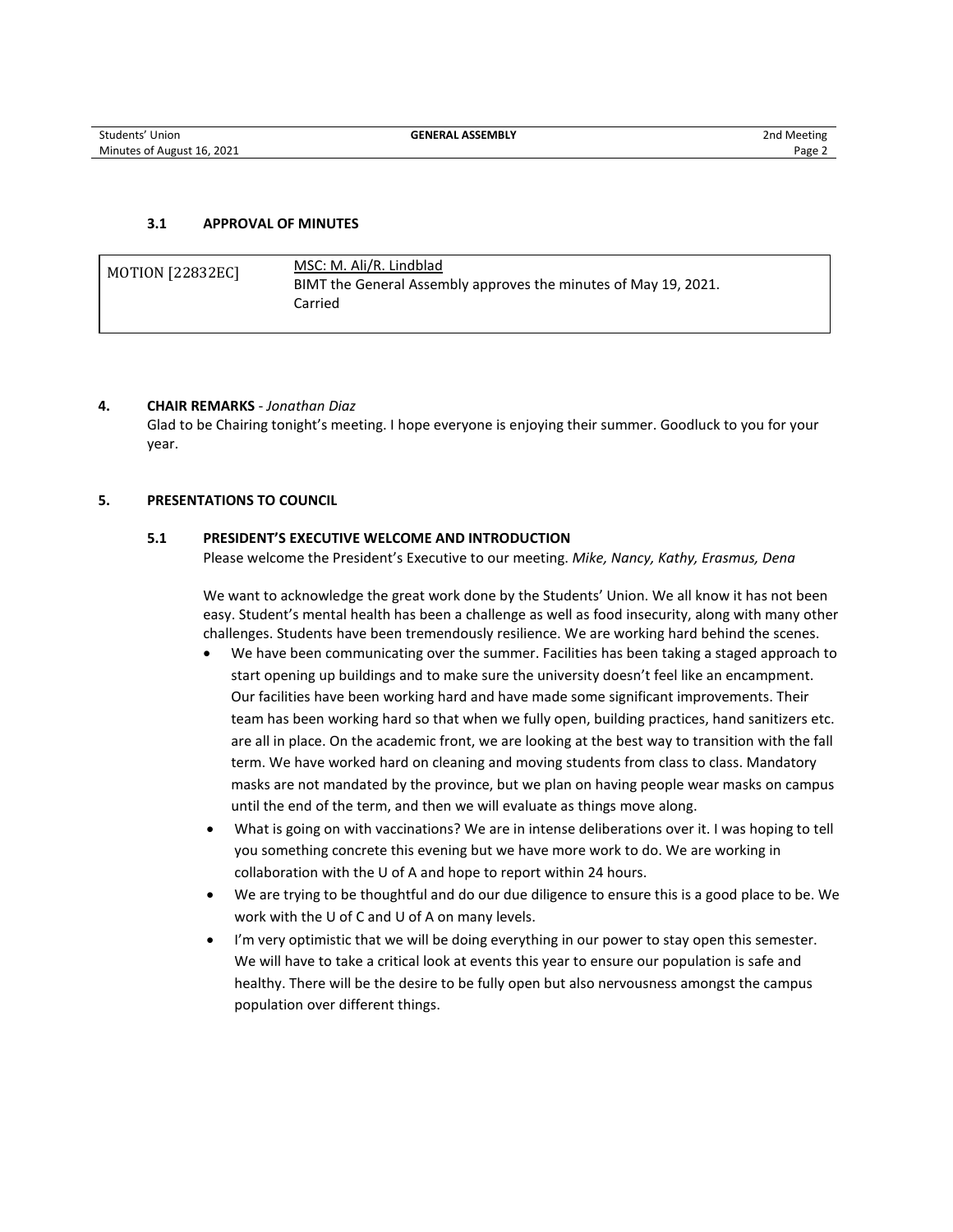#### Q&A

- Have you been given directions from the government over the vaccine mandate? We have not been given a specific mandate from the government. We have not received any information regarding outbreaks yet either, or any other direction from the provincial government on any direction from the fall.
- There is no mechanism in place that requires students to get vaccinated to return to campus. We are working hard within our conversations with U of C and U of A. We were hoping that it would have been sorted out before tonight but it wasn't
- What accommodation will be in place for immunocompromised or if they can work remotely? Yes, we have been working on technology to support this. There will be tech in place on how to train courses in the classroom, to be at the discretion of the instructor. We should remember that the instructor will be responsible for the delivery of the content. If students can't attend, the instructors will be sharing the content. YUJA technology has been put in place.
- We are aware that accommodations are in place.
- What are your thoughts on appointing students on committees? What are the thoughts on Senior Admin in relations of that committee? We have seen this as multi-prong. We continue to think about this as we move forward. What we try to do is to ensure folks are engaged and aware of the conversation. At no times are we trying to play games. We want to learn with the issues are. If you have thoughts on how we can do things better please let us know. We just did the terms of reference for the Health and Safety Advisory Committee. If you have ideas on how students can be represented, please let us know. We are trying to make sure this committee is more active. Please submit any recommendations so we can have a look at it.
- Have you looked into different models? We have looked into different models and primarily moving back to having classes in person. Most students want to do this but we didn't make the decision lightly. If we made the decision to go to a hybrid model, it would be a very expensive model and would have challenged the institution beyond our ability. The online experience has some negative aspects. The face-to-face construct is the best way to go and we decided that would be best for this university.
- The Accommodating Learning Centre was already over worked pre-COVID. Students will have mental health issues as they come back to campus that they didn't have before. Will you be able to support disable students as we open up? We recognize that the return to campus will not be perfect and we will have to assess where resources will be allocated. The transition will require a village. We will need to recognize where the challenges are and find support.
- What places will be accessible? Will we have to wear masks in units? You will still be required to wear masks if you are outside of your own residence but not in your own. Not sure about different buildings. We will also have isolation rooms for residence, we are at 95% booked. We have made arrangements with hotels so if people need to, they can go there. We have a very detailed FAQ but it hasn't gone out yet. It will come out within the next few days and it will provide more details on what you have asked.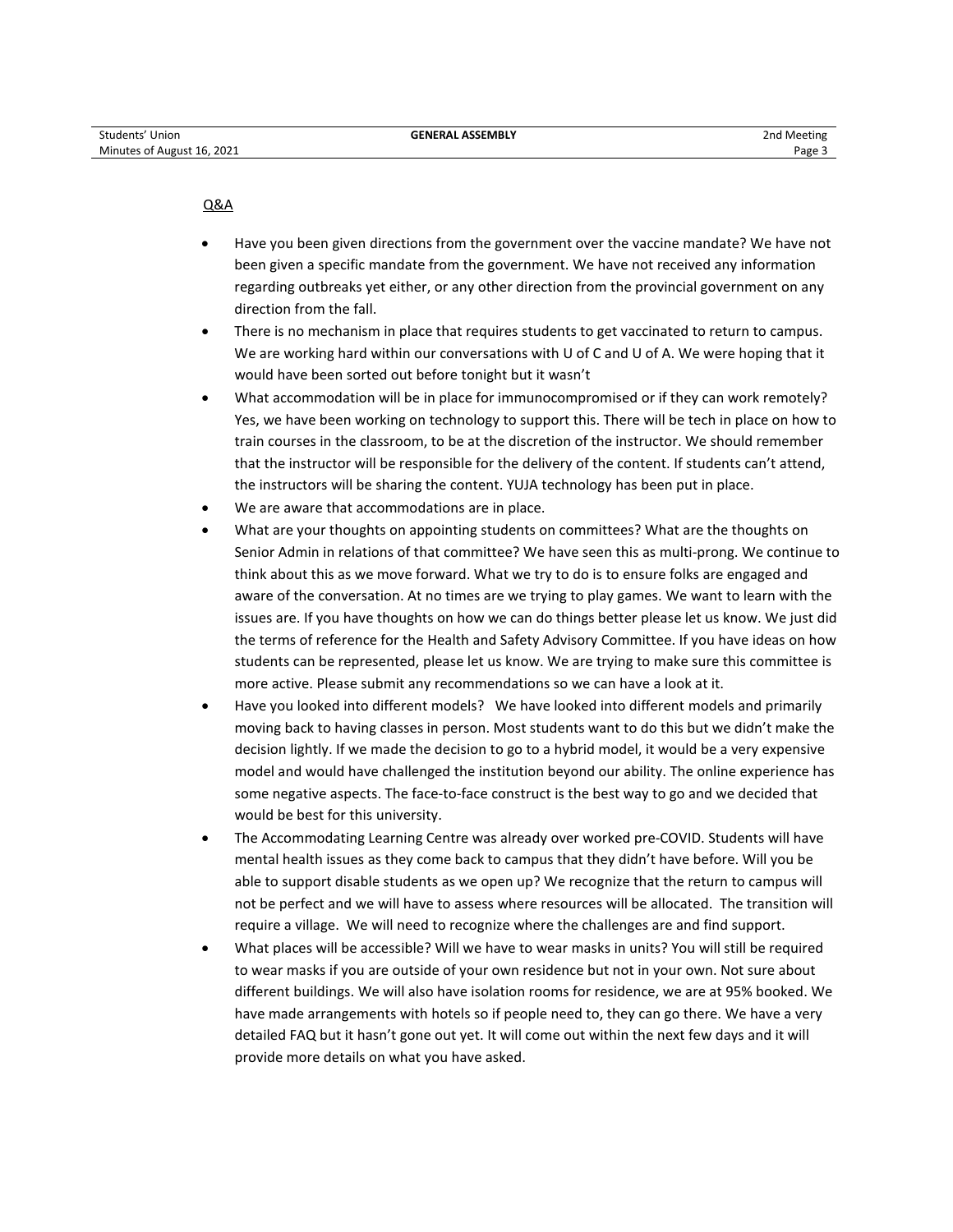| Students'<br>Union         | <b>_ASSEMBLY</b><br><b>GENERAL</b> | 2nd Meeting |
|----------------------------|------------------------------------|-------------|
| Minutes of August 16, 2021 |                                    | Page ∠      |

- Will there be masks and social distancing in studio if everyone has been vaccinated? We have 10 pages of questions from Fine Arts and we are in conversation about these so please stay tuned. There will still be spaces within classes if they are doing online classes.
- In the event of a lockdown, what will happen to students in residence? We are hoping that we don't have to shut down residence.
- What protocols will be in place for content tracing? Our team is still in deliberations, our plan is to contact trace even if the province moves away from it.
- How will proper masking be enforced? We know the situation and will have policy in place, it will be made very clear.
- Thanks for inviting us this evening. Keep reaching out if you have questions, we want to make sure you have all of the information. We are working through some important considerations. Thanks to my team for attending this meeting.

# **5.2 QIP – LAPTOPS FOR THE LIBRARY** *- Mark*

Early start program and Library laptops.

Mark – I'm presenting on their behalf because they couldn't attend the meeting tonight. This is a proposal for MacBooks, the specs are all in the document. These machines see a lot of wear and tear and that's why we made the decisions to use MacBooks. \$4500 seems like a tall ask but the last time money was approved for laptops in the library from QIP was in 2010. Everyone can use these laptops. The amount in this proposal was from me suggesting to them about presenting a reasonable ask. We are suggesting they request funding more frequently but they can't have new laptops every year. They will handle all of the upkeep and we will just have a one-time purchase.

# **5.3 QIP – EARLY START MENTORING** (Insert) *– Shae*

We are looking at what is reasonable and cost effective. The attached proposal has all of the information in there.

# **6. REPORTS** (Insert 6)

Please read each report as posted on the ULSU website. Reports are due by the  $5<sup>th</sup>$  of each month.

#### **6.1 VP OPERATIONS & FINANCE** *– Mark*

- A. Report
- We approved the Fresh Fest budget.
- Implemented Health and Dental changes.
- Attended CAUS Counterparts.
- GFC committee.
- Attended a Board meeting.
- Sizzling with Serebryansky on Zoom.
- ULSU revitalization plan.
	- B. Financial Update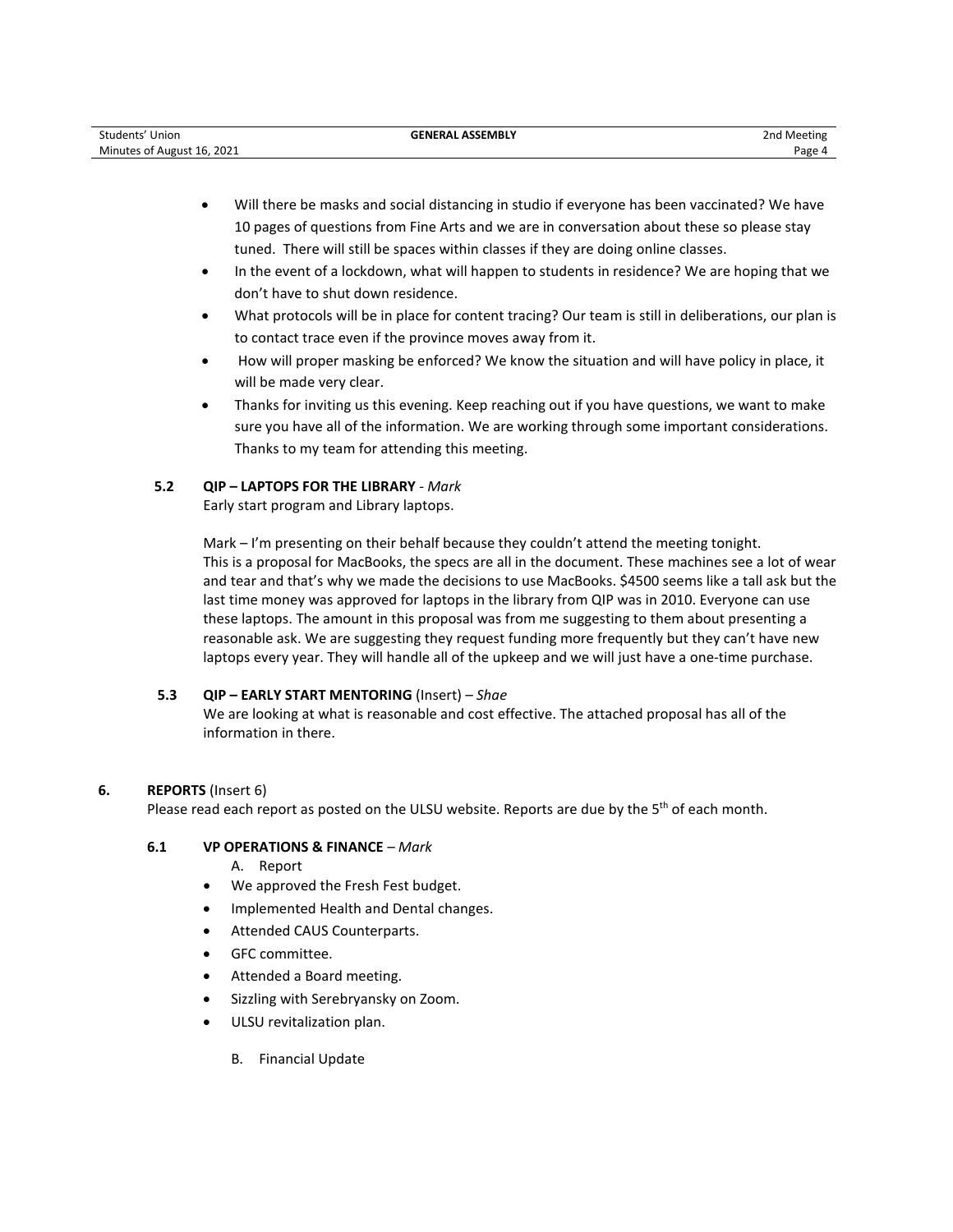- Things are slow but once we get traffic through the building it will pick up with revenue.
- QIP proposal for FF was approved by the University.
- The audit will be on the September GA meeting agenda.
- FF tickets are selling fast.

## **6.2 VP STUDENT AFFAIRS** *– Amy*

- I've spent a lot of time in COCA meetings for campus events. I'm on the Board.
- Fresh Fest has taken up a lot of my time.
- Working with clubs and organizations getting them set up.
- Cleaned out the club rooms and they are ready for meetings.
- Organizing Club Rush Week, it will be spread out so Art clubs will be in the Arts building etc.
- There is a food bank fundraising at the Backstreet.
- Planning our NSO activities.
- Attended CAUS with the executive. It was fun.
- Tried to do Ahead of the Herd.
- If you have not completed your sexual violence forms, please send them to me.
- Clubs are starting to ratify very slowly.
- After Fresh Fest, my goal is to start working on the haunted house.
- Taking into consideration of different clubs, I've been asking them where they want to set up during Rush Week.

#### **6.3 VP ACADEMIC** *– Becca*

- We had a follow up meeting on questions that have been raised from students.
- Met with AUPE, GSA and ALF about returning to campus.
- Holly and I made a document for proposed information so that academic success isn't compromised when we return to campus.
- Attended CAUS counterparts in Lethbridge.
- Cayley and I met with the university about academic offences.
- Attended an Inclusive Practices Working Group Committee meeting.
- EC compiled an action plan.
- Met with Cayley to go over her initiatives.
- Working on an infographic for academic offences.
- Working on Mental Health.
- Created a survey for student's academic performance as they return to university in the fall.
- Created a couple of resource sheets so far, they are supposed to be a one-stop-shop for resources.
- Will be doing research on rights and responsibilities.
- Starting to think about Re-fresh.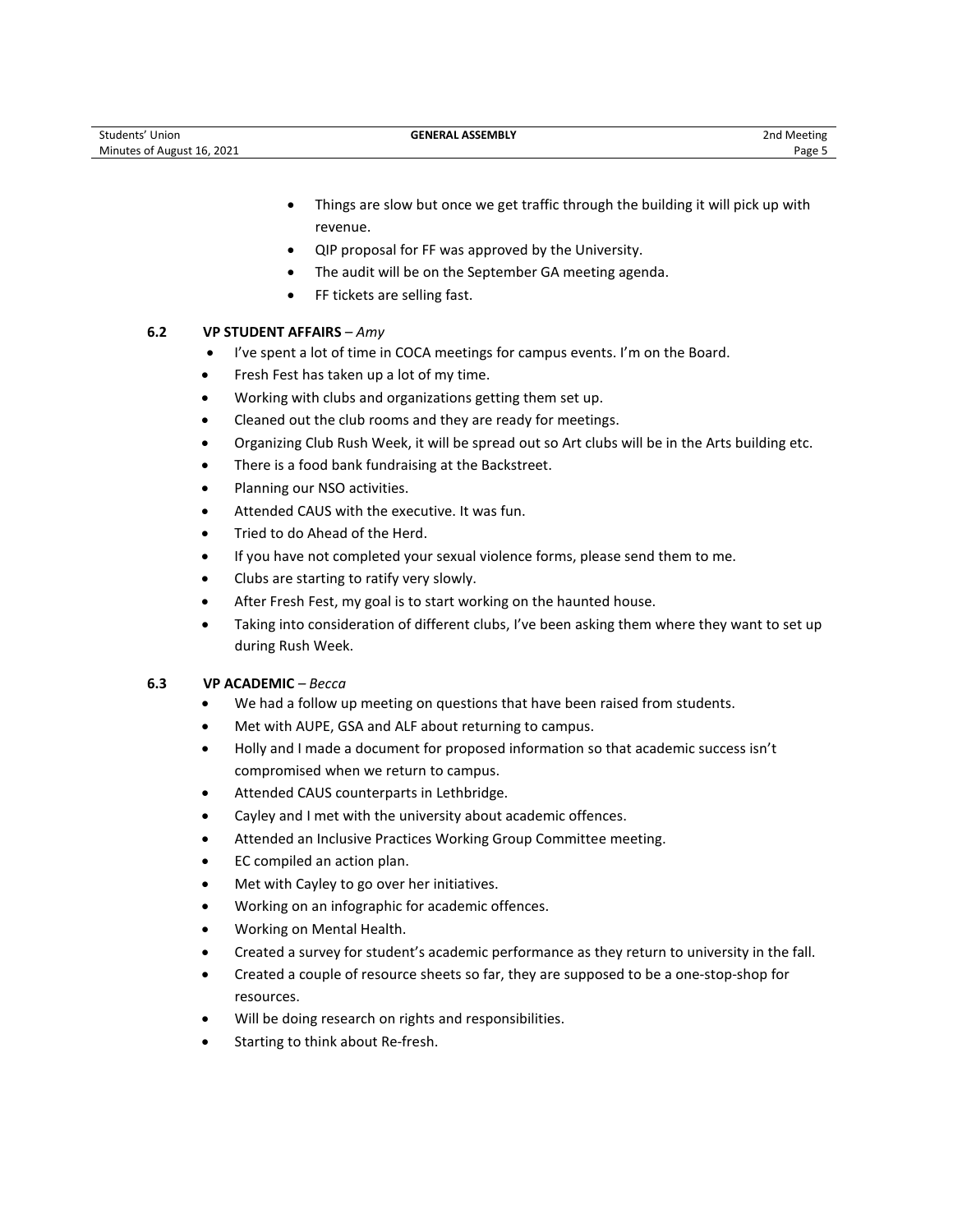| Students' Union            | <b>GENERAL ASSEMBLY</b> | 2nd Meeting |
|----------------------------|-------------------------|-------------|
| Minutes of August 16, 2021 |                         | Page 6      |

#### **6.4 VP EXTERNAL** *– Ryan*

- Met with Demetrius about affordability and campus sexual violence. They will be creating a working group on how they deal with it and will largely be student led.
- Have been meeting with CAUS and began to work out our priorities.
- Met with CASA continually as well. Please review the priorities that I've sent out. The vote won't be until next week.
- Attended CAUS Counterparts in Lethbridge, it was great.
- We will be having a federal election within 34 days.
- Will be working on the Get out the Vote campaign.
- We are trying to get students to vote.
- I will be having a meeting to work on a document that goes along with the campus sexual violence policy.

#### **6.5 PRESIDENT** *– Holly*

- Attended CASA Poli Strat.
- Elected secretary on policy committee.
- Attended CAUS Counterparts.
- Hoping to discussing COVID plans for PSE.
- Representing students in Ottawa for dual Citizenship.
- Working with Becca on mandatory guidelines.
- Attended a Health and Safety Advisory Council meeting.
- Attended many meetings.
- Currently attended a leadership conference.
- Attended a bunch of training.
- Will be working on Get out the Vote with Ryan
- The recommendation that Becca and I drafted from the COVID survey will be endorsed by Kathleen Massy.
- We will be following up with the Learning Centre.

## **6.6 ARTS & SCIENCE -** *Cayley, Shae, Elisha, Madi, Jennifer or Madina*

• Nothing to report.

#### **6.7 DSOB** - *Mitchel or Michelle*

• Mitchell has been doing a lot in the club but nothing for the ULSU yet. Michelle has been doing back-to-back classes.

# **6.8 FINE ARTS** – *Alexandra*

• Gearing up for the year, student Fine Arts Council. Would like to establish more of a community within the department.

## **6.9 INTERNATIONAL** – *Araba*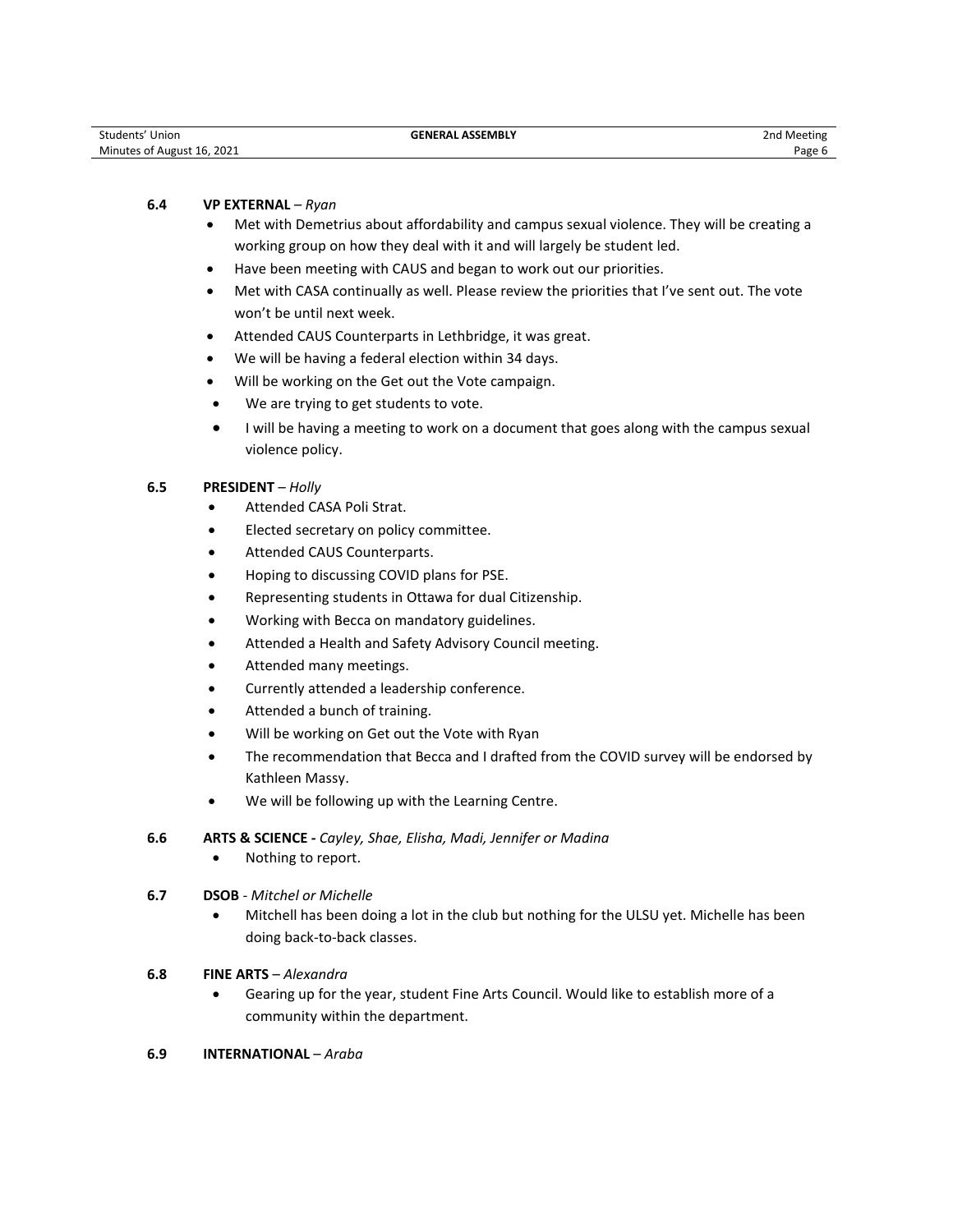| Students' Union            | <b>GENERAL ASSEMBLY</b> | 2nd Meeting |
|----------------------------|-------------------------|-------------|
| Minutes of August 16, 2021 |                         | Page        |

• Someone reached out to me about a virtual event and I will send you the link. I am thinking about how to spread the word.

#### **6.10 RESIDENCE** – *John*

• Working on the ORS Fresh Fest event. I will be meeting with Cheri to iron out some details so the event is a smooth as possible.

# **6.11 CALGARY CAMPUS** – *Lionel*

- Campus re-open at August 30th
- Campus security is posted at the doors from 6:30 am 6:30 pm and will ask to see your staff/student ID and will take your name and ID number down to keep track of who has been in the building.
- Mask in the classroom is a must for everyone
- Working with BVC to make the transition smooth

# **7. ITEMS FOR INFORMATION**

## **7.1 MAILBOX BALLOT**

*June 16, 2021*

**QIP - FRESH FEST**

MSC: A. Mendenhall/H. Kletke

BIMT the General Assembly approves the maximum expenditure of \$50,000 to go towards Fresh Fest programming. Monies to come from *QIP - Student initiatives*. Carried

# NOTES:

As the VPSA, I am motioning to approve the QIP funding for Fresh Fest, which is why the number on the motion is smaller than the number in the budget. If you don't remember from transition weekend QIP (Quality Initiatives Programming) is the money that the University supplies to us to go towards large-scale student initiatives and events. The rest of the budget will be covered from a few different budget lines, sponsorships, reserves, and the money we make on liquor and ticket income from the event. If you have any questions, let myself or Holly know.

# **7.2 EXECUTIVE ACCOUNTABILITY COMMITTEE -** *Holly*

I will be striking the EAC today. The objective of this committee is to keep the Executive Council accountable. In the past they send out a survey but if you have a better idea then that could be implements instead. Shae, Madi, Araba, Jennifer, Cayley, Elisha would like to be on the committee.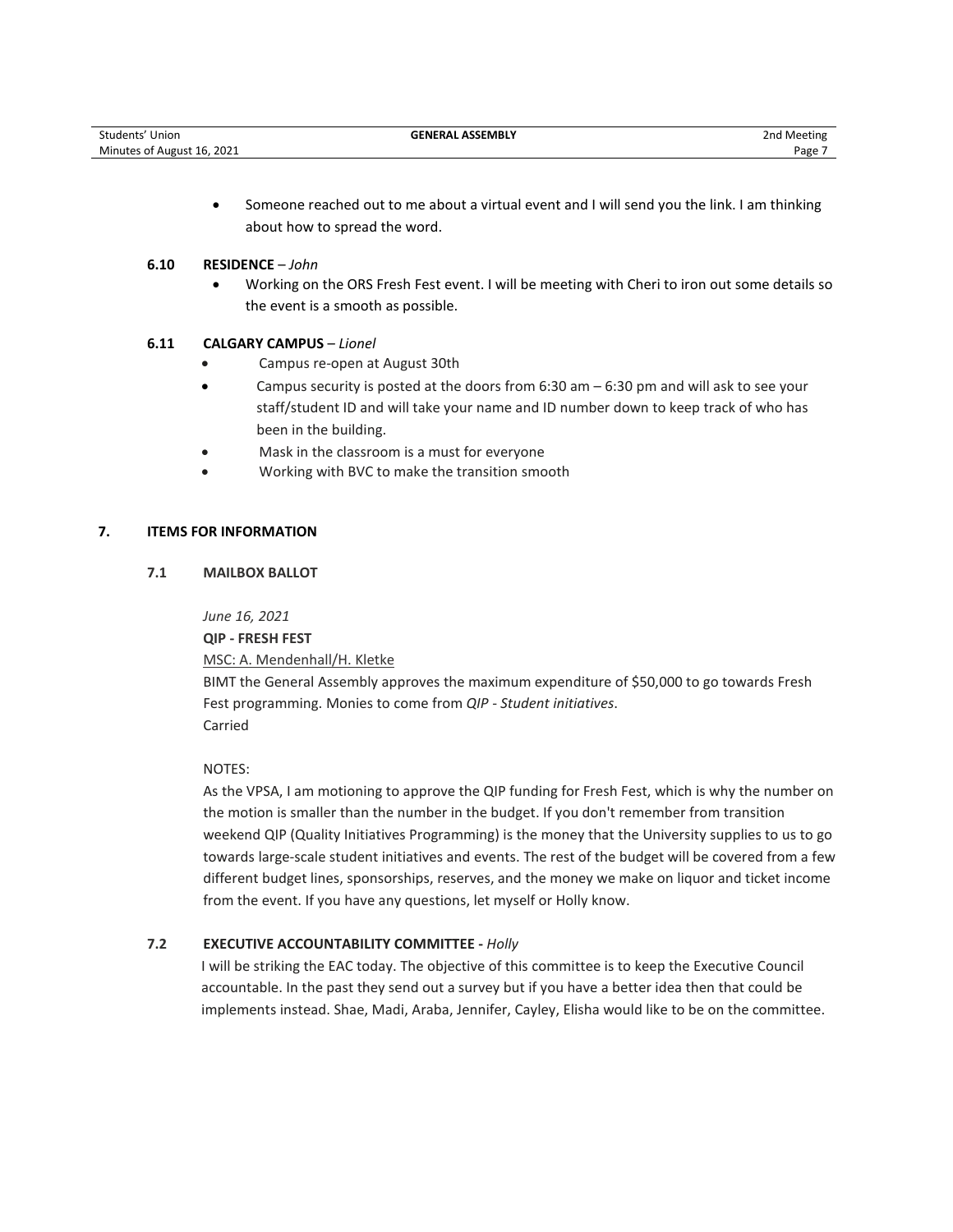## **7.3 TRANSITION COMMITTEE –** *Becca*

I will be striking up the Transition Committee. Looking for members to sit on the committee. If you need more information, please reach out to me or raise your hand if you are interested.

# **8. ITEMS FOR ACTION: CLUBS, GROUPS, AND INDIVIDUALS**

None at this time.

# **9. ITEMS FOR ACTION: ULSU BUSINESS**

# **9.1 SPECIAL FUNDING BUDGET LINE** *- Holly*

Unfortunately, we didn't get the grant money from Coca Cola this year because we didn't meet the sales quota as agreed upon in our contract with them. We brain stormed a solution. We have \$25,000 in a CIBC account that we have never used. We rarely dip into our reserves budget line, and we've only used it 3 times in the last 15 years. We are not the only organization who has had to do this, this year. We recommend transferring \$15,000 from this account into our special funding budget line.

# Comments:

- We have more reserves than the \$25,000 but using it is precedented for times like this.
- We are still selling Coca Cola product but the funding is on pause this year. In two years, our contract will be up and at that time we can readdress the agreement we have with them.
- Think of it as a penalty from us not meeting the contract.
- Jim Booth is renegotiating their contract with them which will open it up to us as well.
- Would this be a good opportunity to look into Pepsi? Yes, that is an option.

| <b>MOTION [22833EC]</b> | MSC: H. Kletke/M. Serebryansky                                                       |
|-------------------------|--------------------------------------------------------------------------------------|
|                         | BIMT the General Assembly approve the transfer of funds from the rainy-day           |
|                         | account in a CIBC account to our operational account to cover the loss of monies not |
|                         | received this year for special funding.                                              |
|                         | Carried                                                                              |

# **9.2 QIP – LIBRARY LAPTOPS** *– Mark*

## Comments:

- This is a great idea and would like to help out with the library, wondering why the university isn't helping them?
- The laptop is one service they use and we don't know what their policy is.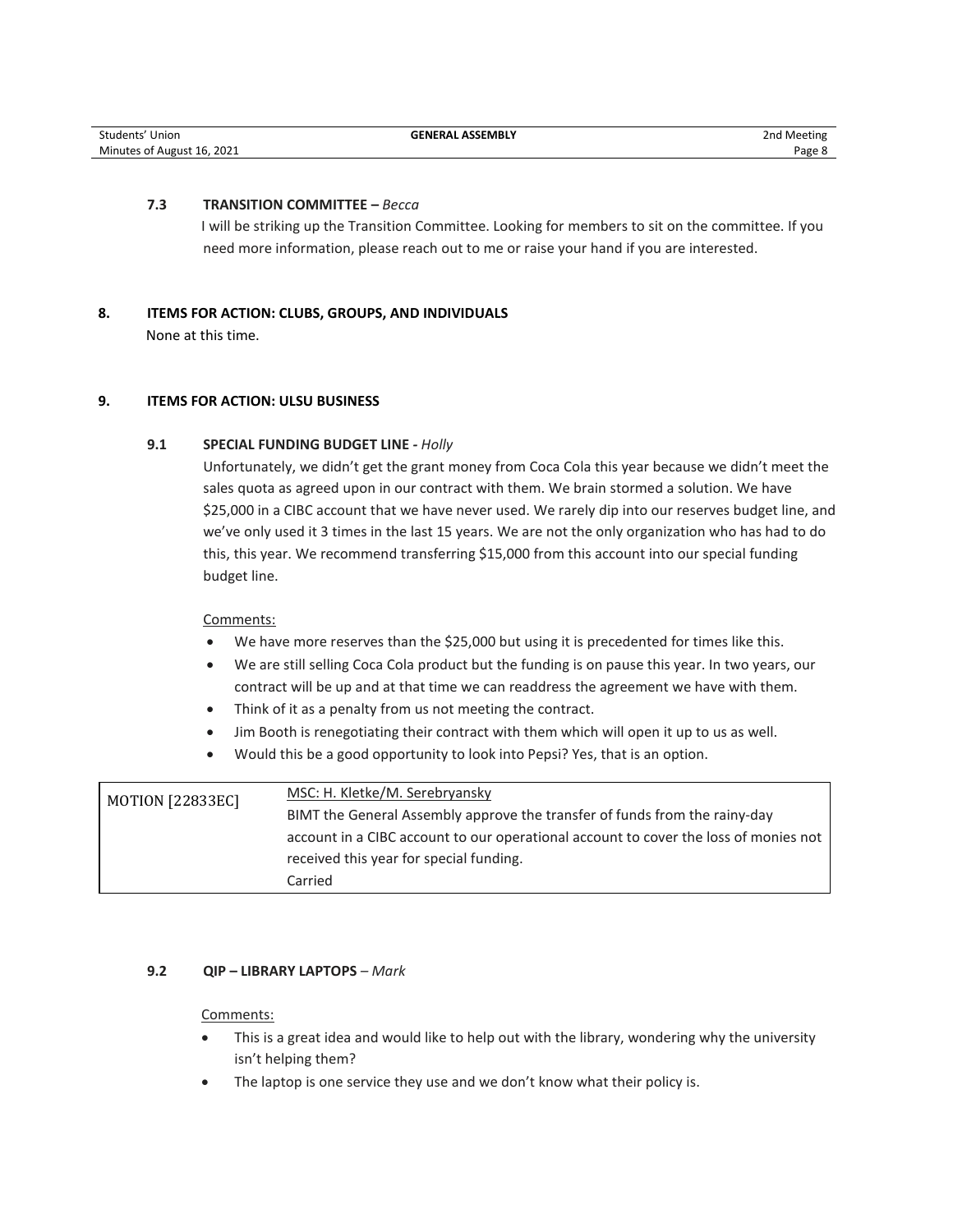| Students'<br>Union         | <b>GENERAL ASSEMBLY</b> | 2nd Meeting |
|----------------------------|-------------------------|-------------|
| Minutes of August 16, 2021 |                         | Page:       |

- What about up care costs?
- We don't have to worry about up care, they have other resources for that.

| <b>MOTION [22834EC]</b> | MSC: M. Serebryansky/M. Kildaw                                                |
|-------------------------|-------------------------------------------------------------------------------|
|                         | BIMT the General Assembly approve the maximum expenditure of \$4,500 to       |
|                         | purchase 3 MacBooks for the U of L Library. Monies to come from QIP - Student |
|                         | Clubs and Organizations.                                                      |
|                         | Carried                                                                       |

## **9.3 QIP - EARLY START PROGRAM** – *Shae*

This will be the third year this program has been running.

| <b>MOTION [22835EC]</b> | MSC: S. Dauncey/E. Wong                                                         |
|-------------------------|---------------------------------------------------------------------------------|
|                         | BIMT the General Assembly approve the maximum expenditure of \$1,220 to         |
|                         | support the U of L Early Start Program. Monies to come from QIP - Student Clubs |
|                         | and Organizations.                                                              |
|                         | Carried - Shae abstained                                                        |

# **9.4 INDIGENOUS INCLUSION EVENT** – Amy

There was a pow wow event planned but we are replacing the powwow and hiring a performer. The money is to pay for them and some contingency. We might not spend it all but if we don't spend it all we could donate it to the Blackfoot confederacy. We are on Blackfoot Territory and I wanted to acknowledge that and show appreciation. We want to bring in a touch of what Indigenous culture is all about. I will be making sure that everything is COVID safe for the artists who are coming. It will be out by the smoke stacks by Urban Market. There is no alcohol involved. I feel it's important for people to see that they can live their culture. Noah is a powerful voice and people will like hearing from him. I've been in constant communication with the Indigenous community to make sure I'm doing everything correctly.

| <b>MOTION [22836EC]</b> | MSC: A. Mendenhall/M. Ali                                                      |
|-------------------------|--------------------------------------------------------------------------------|
|                         | BIMT the General Assembly approve the maximum expenditure of \$4180 for an     |
|                         | Indigenous Inclusion Event at Fresh Fest. Monies to come from special funding. |
|                         | Carried                                                                        |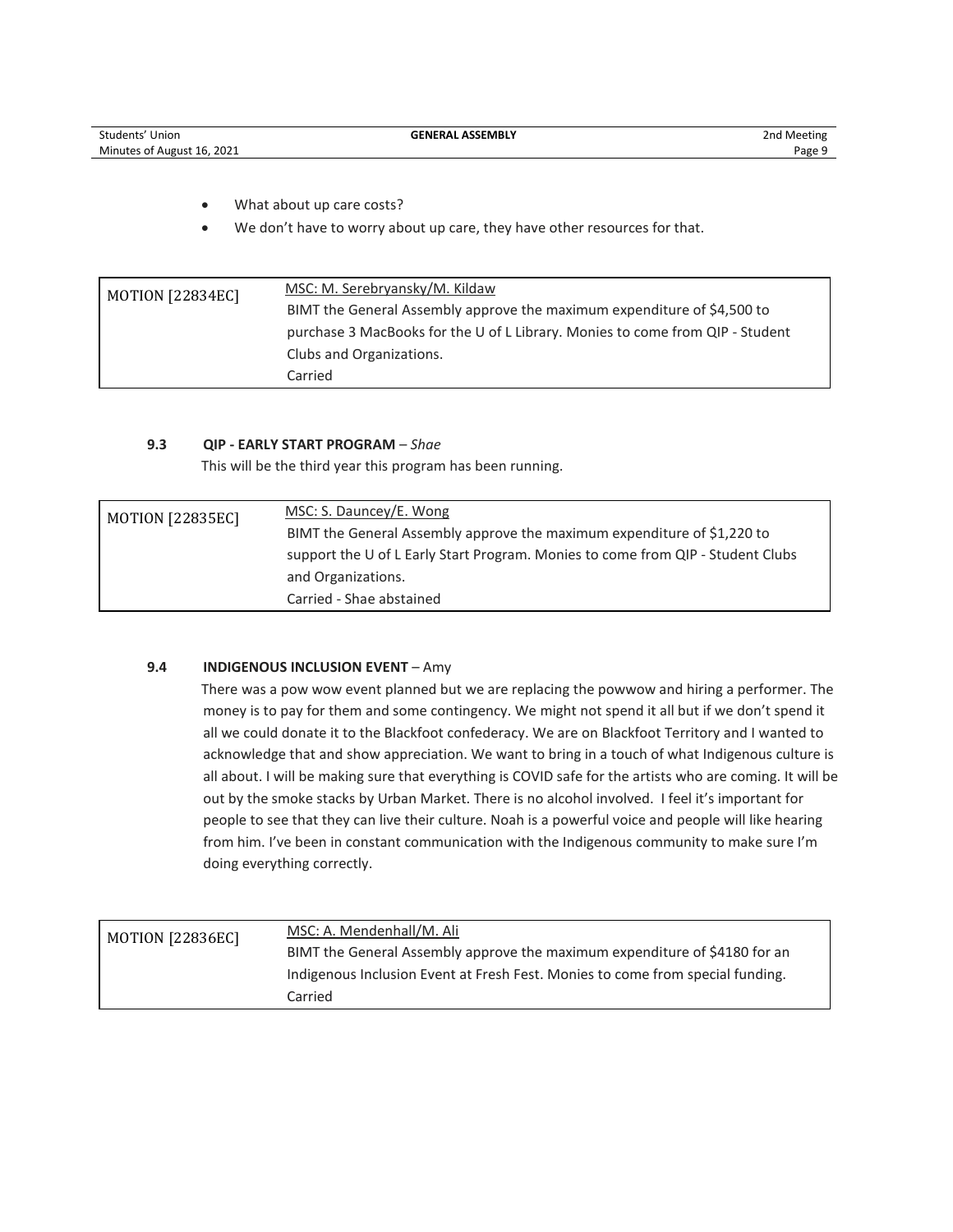| Students' Union            | <b>GENERAL ASSEMBLY</b> | 2nd Meeting |
|----------------------------|-------------------------|-------------|
| Minutes of August 16, 2021 |                         | Page 10     |

## **9.5 ZOO A/V SYSTEM IMPROVEMENTS** *– Mark*

We have a sports bar and the TVs and A/V system isn't working properly. This will be a step forward to generate revenue. Shawn got these quotes for us.

#### Comments:

- We have the capacity to do karaoke but I don't know if we will be doing it. Please reach out to Shawn if he plans on doing it or not.
- What shape is the microphone in, is it an expense that we need to spend right now?
- We are still green lit to go this year, dirty bingo, karaoke and aside from microphones, these things have been neglected for a long time. We are welcoming people back to campus and feel things should be working properly.
- It would be nice if we could start using the ballrooms again for weddings and conferences.
- Clubs use the equipment all the time too.
- Most importantly, we have had such a problem with our equipment that we've had to use IT's equipment but it is no longer available for us to use.
- We had huge issues with A/V at CAUS counterparts, we had to hold up our laptops in order for people hear. It would help with our hosting abilities so we are professional.
- Think of this as saving money in the future. This has been a productive discussion. We want to rely on external funding when we can but only when we do long term planning. This particular case is something that we need to get approved within our own budget. Usual sponsorship goes toward something that is brand new, this motion is just for replacement items that is broken. This is a light drop in the bucket for the CRF.

| MOTION [22837EC] | MSC: M. Serebryansky/S. Dauncey                                             |
|------------------|-----------------------------------------------------------------------------|
|                  | BIMT the General Assembly approve the maximum expenditure of \$4,816.35 for |
|                  | improvements to the A/V system in the Zoo. Monies to come from CRF.         |
|                  | Carried                                                                     |

#### **10. OTHER BUSINESS**

Ryan – Get out the Vote is coming up. Please think about it and email me but is there anything that any of you would like to help with?

Mark – the September by-election is coming up, please put the word out.

#### **11. NEXT MEETING**

#### TBD

Our meetings will take place in a hybrid format. If you attend in the council chambers, please bring your masks.